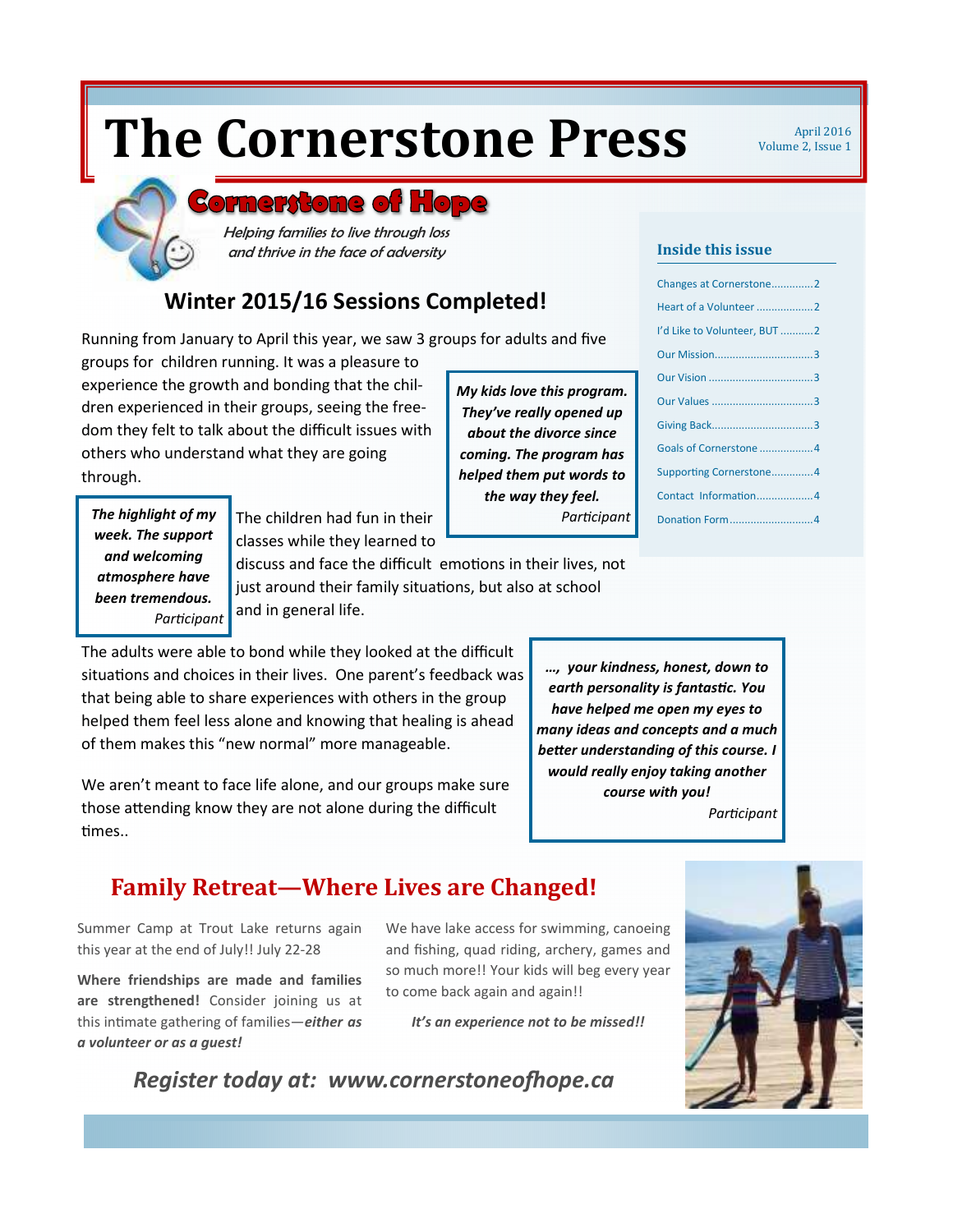#### Changes at Cornerstone!

Along with the new curricula being developed and used with our groups, we have some new faces on our board and our new webpage is up and running!! Check out the new webpage to see what is happening!!

Did you also know that we have a Facebook page now? Like us today! You can find the link on our webpage!!

#### www.cornerstoneofhope.ca

CORNERSTONE OF HOPE is a Calgary based, not-for-profit organization that helps families live through loss and thrive in the face of adversity. Our programs for children and adults assist the participants to deal with the emotions around divorce, separation, or death and help restore emotional whole-

ness. Each program is a 12 week, small peer-support group that meets to share with each other and gain the emotional strength needed to be able to deal with what life has dealt to them. There are groups for all ages. Programs begin in September and January each year. To find a location or register for a program, contact Dennis or Irene Sanders 403 289-8555.

## **The Heart of a Volunteer**

Sometimes it is hard to understand why someone would commit a significant amount of time when they are not even going to be paid for it. In a society where we are encour-

aged, even pushed, to look out only for ourselves, it can be hard to understand why.

Why do I dedicate 2 hours every Tuesday? Why do I let my children go to bed late once a week (something I *never* do!) to help out at Heartzone? I believe in it. I've seen the benefits in my own children, in my own family and life.

For twelve weeks, I get to meet some amazing kids, I have the privilege of seeing them open their hearts, to have better relationships with their parents. The first week, they are shy, hesitant to talk. By the end of the session, they are open and talking about the hard things in their lives.

A volunteer gives of themselves, of their lives to help others. It isn't a selfish choice, but one out of a desire to help others. We are all called to serve. God puts us in places and

> asks us to help, a volunteer is simply answering that call.

Without volunteers, non-profit

organizations would not survive. Cornerstone of Hope would not last.

My sons are why I volunteer. When we came to Cornerstone in 2010 we were all hurting. We were all scared. Thanks to the team at Cornerstone, we were able to heal. We were able to move on with our lives.

Cornerstone has helped my sons put words to their emotions. Their teachers gave them a voice. If I can do that for even one more family, then my time makes a difference, and is worth every sacrifice.

*A Volunteer* 

#### **I would like to volunteer BUT….**

Many of us would like to help out in some way but are not sure we could do it, or don't have the time, or it's a bit too scary or….

My sons are why I volunteer.

Consider the following:

- We will work with you to work out the time commitment that works for you!
- We will train you!
- ♦ We can partner you with someone else, so you learn "on the job" and do not have to take full responsibility all at once.
- ♦ Maybe you like doing things with your Facebook or LinkedIn page? You could give us invaluable help with our pages.
- Look at the volunteer job postings on the next page to see what other areas you could do to be a part of helping families.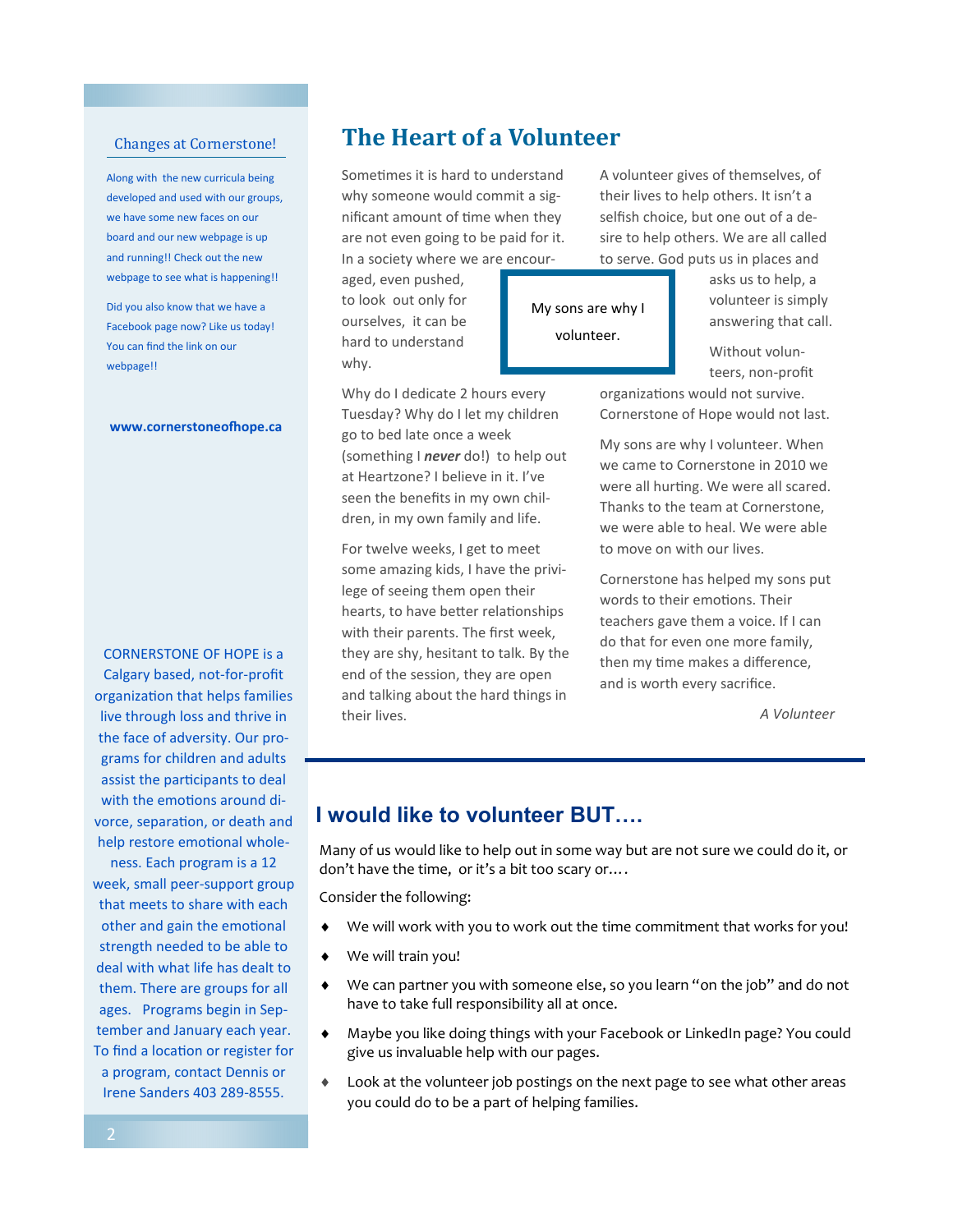## OUR MISSION:

We provide support, programs and resources within a safe environment, to help children, teens, adults and families move toward wholeness.

More than 50% of children in Canada live in "non-traditional" families coping with some type of loss. Each year CORNERSTONE provides training and curricula for volunteers in Alberta offering grief support services. Since CORNERSTONE's inception, over 1000 children and their families in Alberta have benefited.

## OUR VISION:

We exist to promote healing by journeying with those suffering loss due to separation, divorce, or death.

## OUR VALUES:

We are Compassionate. As a faith-based organization, we love all people. We are followers of Christ reaching into our communities.

We are Committed. We serve with conviction, passion and humility.

We exhibit Grace. We engage in authentic relationships, and encourage growth in each other.

We Celebrate life. We pursue joy in the midst of adversity.

#### "More than 50% of children in Canada live in "non-traditional" families *coping with some type of loss"*

## Do you want to give back to your community?

At Cornerstone of Hope, we have ongoing opportunities for great people like YOU! You can be blessed in your own life by helping other people. Without our wonderful volunteer base we would not exist. We have been blessed to have many wonderful contributors who have made us what we are today. Within our portfolio we have various categories of opportunities.

#### **Immediate Opportunities:**

#### *Videographer*

*Curriculum Writer* 

*Curriculum Writer*, Team Leader

*Illustrator* Computer graphic assistance, curriculum production

#### **Ongoing Opportunities:**

- *Home and vehicle repairs* for families in need
- *Social media promoter*, Facebook, website, newsletter
- *Facilitators* for weekly peer support programs (12 week commitment)
- *General labour task-force* for special projects

**Marketing Specialist** 

For additional information or inquiries please contact Dennis directly at 403 289-8555. or email

Dennis@cornerstoneofhope.ca